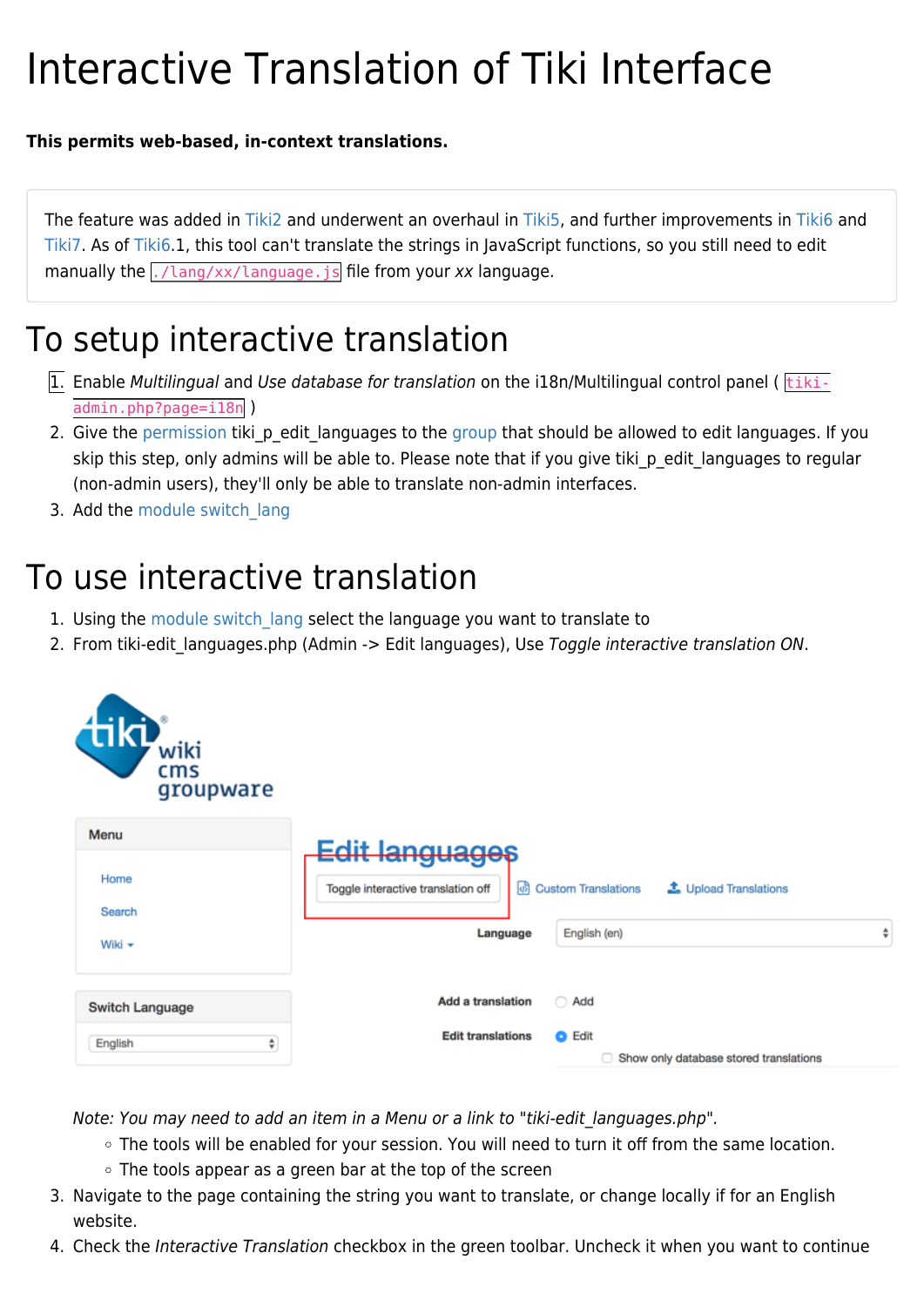

5. Click on the string you wish to translate. A window will open displaying related strings.

|                        | <b>2</b> Interactive Translation                                                                           | ු ල<br>െ          |                |
|------------------------|------------------------------------------------------------------------------------------------------------|-------------------|----------------|
|                        | <b>Interactive Translation</b>                                                                             |                   | Uscita $\star$ |
|                        | Originale                                                                                                  | <b>Traduzione</b> |                |
| wiki<br>cms            | Tiki                                                                                                       | Tiki              |                |
| groupware              | at                                                                                                         | at                |                |
| Menu                   |                                                                                                            |                   |                |
| Home                   | <b>Save translations</b><br>Cancel                                                                         |                   |                |
| Cerca                  | Changes will be applied on next page load only.                                                            |                   |                |
| Wiki -                 | <b>I INTERNATIONAL</b>                                                                                     |                   |                |
|                        | This is the default homepage for your Tiki. If you are seeing this page, your installation was successful. |                   |                |
| <b>Switch Language</b> | You can change this page after logging in. Please review the wiki syntaxe for editing details.             |                   |                |
| ÷<br>Italiano          | Get started.                                                                                               |                   |                |
|                        | To begin configuring your site:                                                                            |                   |                |

6. Modify the strings and save the translations. Changes will appear immediately.

Selecting a string may occasionally lead to false positives being listed. The most relevant options are generally on top, but be careful when translating the text.

You should likely make sure your database & Tiki are properly setup to use UTF-8: [Understanding Encoding](https://doc.tiki.org/Understanding-Encoding)

### Related pages

- [Internationalization](https://doc.tiki.org/i18n)
- **[Internationalization Admin](https://doc.tiki.org/i18n-Admin)**
- [Internationalization User](https://doc.tiki.org/Interface-translation-(old))
- [Translating Tiki Interface](https://doc.tiki.org/Translating%20Tiki%20Interface)
- [Multilingual Wiki](https://doc.tiki.org/Multilingual-Wiki)
- <http://tiki.org/i18n>
- <http://i18n.tiki.org/>
- <https://tiki.org/article190-Interactive-Multilingual-Crowdsourcing-translations-with-Tiki>

#### Alias

- [Interactive Translation of Tiki Interface](https://doc.tiki.org/Interactive-Translation-of-Tiki-Interface)
- [In-context Translation](https://doc.tiki.org/In-context-Translation)